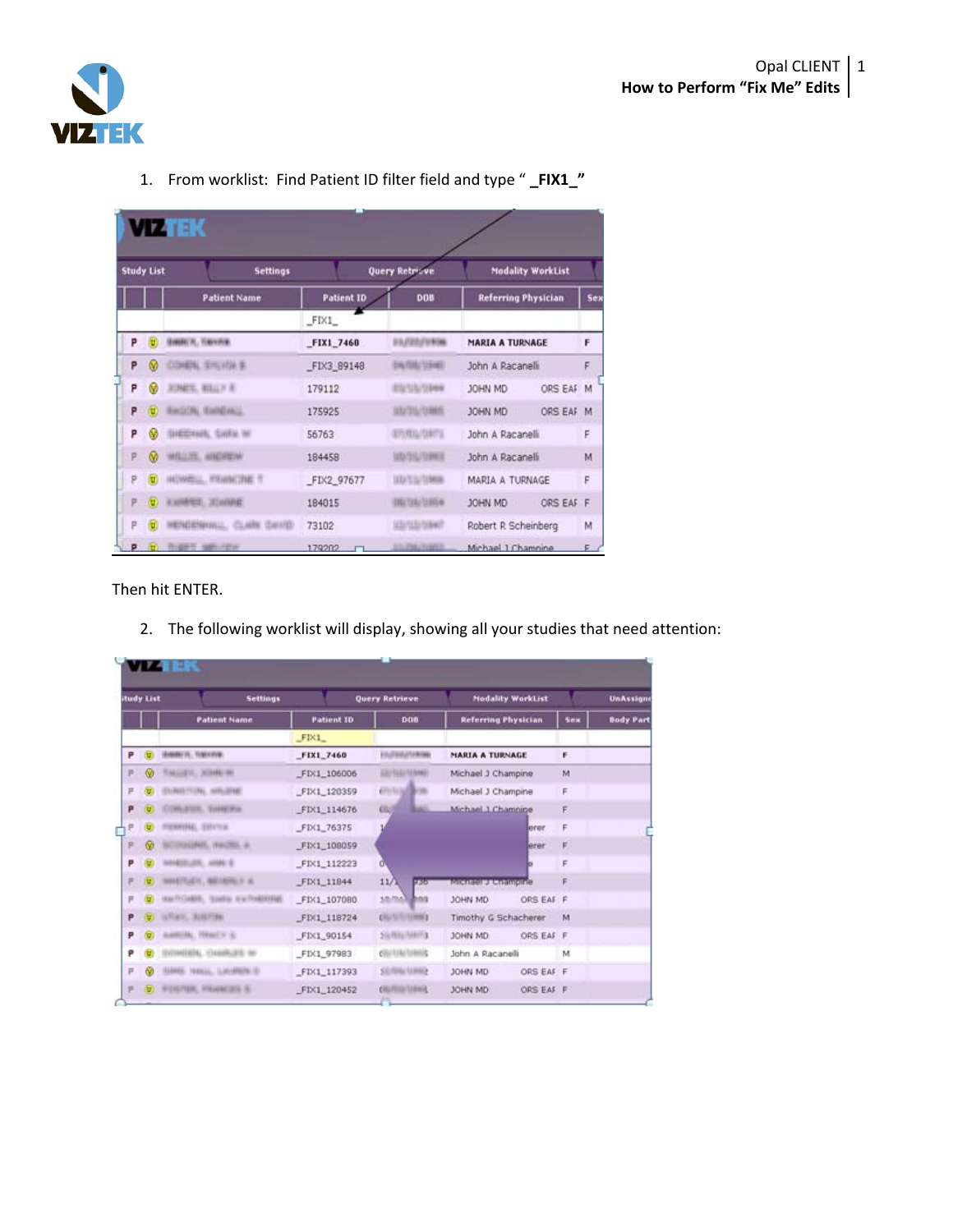3. Start with Patient ID filter and type in the ID number *WITHOUT* the "\_FIX1\_" in front of it, then hit ENTER. The following screen will display with a list of all patients whose demographic criteria meet the default settings in order of priority – Medical Record/Last Name/First Name/DOB/Gender.

| ۹ |   |                           |                     |                   |                       |                            |
|---|---|---------------------------|---------------------|-------------------|-----------------------|----------------------------|
|   |   | <b>Study List</b>         | <b>Settings</b>     |                   | <b>Query Retrieve</b> | <b>Modality WorkList</b>   |
|   |   |                           | <b>Patient Name</b> | <b>Patient ID</b> | <b>DOB</b>            | <b>Referring Physician</b> |
|   |   |                           |                     | 180356            |                       |                            |
|   | P | $\left(\mathtt{U}\right)$ |                     | _FIX1_180356      |                       | <b>MARIA A TURNAGE</b>     |
|   | P | σ                         |                     | FIX1_180356       |                       | MARIA A TURNAGE            |
| o | P | σ                         |                     | 180356            |                       | ANONYMOUS                  |
|   | P | ω                         |                     | 180356            |                       | MARIA A TURNAGE            |
|   |   |                           |                     |                   |                       |                            |

4. Right click the first \_FIX1\_ study and select **Edit Patient** from the drop down menu.

| List                    |                          | <b>Settings</b>                                                                                                                      |                   | <b>Query Retrieve</b>  | <b>Modality WorkList</b>   |            | <b>UnAssigned</b> |
|-------------------------|--------------------------|--------------------------------------------------------------------------------------------------------------------------------------|-------------------|------------------------|----------------------------|------------|-------------------|
|                         | <b>Patient Name</b>      |                                                                                                                                      | <b>Patient ID</b> | <b>DOB</b>             | <b>Referring Physician</b> | <b>Sex</b> | <b>Body Part</b>  |
|                         |                          |                                                                                                                                      | 180356            |                        |                            |            |                   |
| $\overline{\mathbf{u}}$ | <b>RISEMENT, INDIANA</b> |                                                                                                                                      | FIX1 180356       | <b>GELODINATORIALS</b> | <b>MARIA A TURNAGE</b>     | M          |                   |
| U,                      | 四十八日计, 深注线线              | Read<br>Stat                                                                                                                         | 0356              | 00.0377                | MARIA A TURNAGE            | M          |                   |
| σ                       | FISHING, JEDIAN          | Remove Stat                                                                                                                          |                   | <b>DP</b>              | ANONYMOUS                  | M          | <b>LSPINE</b>     |
| U)                      | STEVER, 331Hz            | Send<br>DICOM Print<br>Edit Study<br><b>Edit Patient</b><br>Patient - New Study<br>Add to Burn Queue<br>Burn<br>Log<br>Merge Studies |                   | <b>PERTURBED</b>       | MARIA A TURNAGE            | M          | <b>CSPINE</b>     |
|                         |                          | Delete Study<br>Delete Image                                                                                                         |                   |                        |                            |            |                   |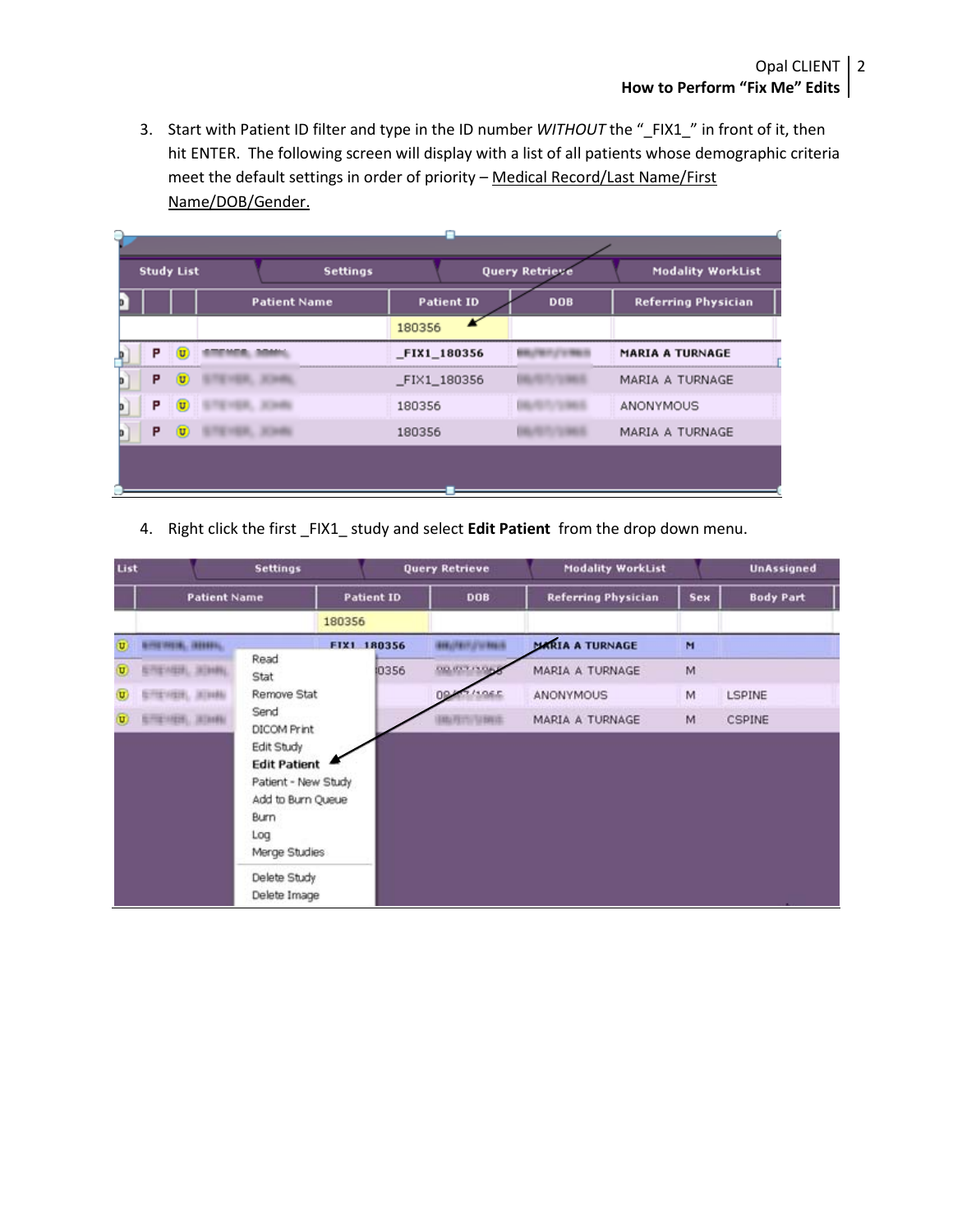5. Make all necessary corrections to identified discrepancies \*PLEASE NOTE: you cannot edit the Patient ID at this point.

**!IMPORTANT! ---- Take note that many discrepancies can be a result of the FIRST** *and* **LAST NAME both being listed under the LAST NAME field. When correcting DO NOT place a comma in the field. The software will do that automatically.**

| dy List |                                               | <b>Settings</b>          |                                      | <b>Query Retrieve</b> | <b>Modality WorkList</b>   |              | UnAssigned       |                    |                                                                                                     |
|---------|-----------------------------------------------|--------------------------|--------------------------------------|-----------------------|----------------------------|--------------|------------------|--------------------|-----------------------------------------------------------------------------------------------------|
|         | <b>Patient Name</b>                           |                          | Patient 10                           | <b>DOM</b>            | <b>Referring Physician</b> | Sex          | <b>Body Part</b> | <b>Patient Age</b> | <b>Study Date</b>                                                                                   |
|         |                                               |                          | 180356                               |                       |                            |              |                  |                    |                                                                                                     |
|         | 1981006-10001                                 |                          | FIX1_180356                          | <b>INVERTITES</b>     | MARIA A TURNAGE            | $\mathbf{H}$ |                  | 44                 | 01/08/2010                                                                                          |
|         |                                               |                          | FD(1_180356                          | 4697110800            | MARIA A TURNAGE            | M            |                  | 44                 | 01/08/2010                                                                                          |
|         | StudyManipulation<br>68<br>Patent Demographic |                          |                                      |                       |                            |              |                  |                    |                                                                                                     |
|         | <b>D</b> FIREY                                |                          |                                      |                       |                            |              |                  |                    |                                                                                                     |
|         | Patient ID                                    | FIX1_180356              |                                      |                       |                            |              |                  |                    |                                                                                                     |
|         | <b>First Name</b>                             |                          | Mi Last Name                         |                       | <b>Suffix</b>              |              |                  |                    |                                                                                                     |
|         |                                               |                          | S'illiam                             |                       |                            |              |                  |                    |                                                                                                     |
|         |                                               |                          |                                      |                       |                            |              |                  |                    |                                                                                                     |
|         | 0 <sup>1</sup>                                | Female                   | <b>Linknown</b>                      |                       |                            |              |                  |                    |                                                                                                     |
|         |                                               |                          |                                      |                       |                            |              |                  |                    |                                                                                                     |
|         | <b>DOM</b>                                    | An-                      | <b>SSN</b>                           |                       |                            |              |                  |                    |                                                                                                     |
|         | 08/07/1965                                    | $\overline{\phantom{a}}$ |                                      | Ŋ                     |                            |              |                  |                    |                                                                                                     |
|         |                                               |                          |                                      |                       |                            |              |                  |                    |                                                                                                     |
|         |                                               |                          |                                      |                       |                            |              |                  |                    |                                                                                                     |
|         |                                               |                          |                                      |                       |                            |              |                  |                    |                                                                                                     |
|         |                                               |                          |                                      |                       |                            |              |                  |                    |                                                                                                     |
|         |                                               |                          |                                      |                       |                            |              |                  |                    |                                                                                                     |
|         |                                               |                          | 0.96                                 |                       |                            |              |                  | SAVE               | <b>CLOSE</b>                                                                                        |
|         |                                               |                          |                                      |                       |                            |              |                  |                    |                                                                                                     |
|         |                                               |                          |                                      |                       |                            |              | Then hit SAVE.   |                    |                                                                                                     |
|         |                                               |                          |                                      |                       |                            |              |                  |                    |                                                                                                     |
|         |                                               |                          |                                      |                       |                            |              |                  |                    |                                                                                                     |
|         |                                               |                          |                                      |                       |                            |              |                  |                    |                                                                                                     |
|         |                                               |                          |                                      |                       |                            |              |                  |                    |                                                                                                     |
|         |                                               |                          |                                      |                       |                            |              |                  |                    |                                                                                                     |
|         |                                               |                          |                                      |                       | <b>Patient Update</b>      |              |                  |                    |                                                                                                     |
|         |                                               |                          |                                      |                       | $\overline{\mathbf{3}}$    |              |                  |                    | The update will change all the studies linked with this patient ID, Are you sure you wish to contir |
|         |                                               |                          |                                      |                       |                            |              |                  |                    |                                                                                                     |
|         |                                               |                          |                                      |                       |                            |              | Yes              | No                 |                                                                                                     |
|         |                                               |                          |                                      |                       |                            |              |                  |                    |                                                                                                     |
|         |                                               |                          |                                      |                       |                            |              |                  |                    |                                                                                                     |
|         |                                               |                          |                                      |                       |                            |              |                  | SAVE               | <b>CLOSE</b>                                                                                        |
|         |                                               |                          |                                      |                       |                            |              |                  |                    |                                                                                                     |
|         |                                               |                          |                                      |                       |                            |              |                  |                    |                                                                                                     |
|         |                                               |                          | The following will pop up: Click YES |                       |                            |              |                  |                    |                                                                                                     |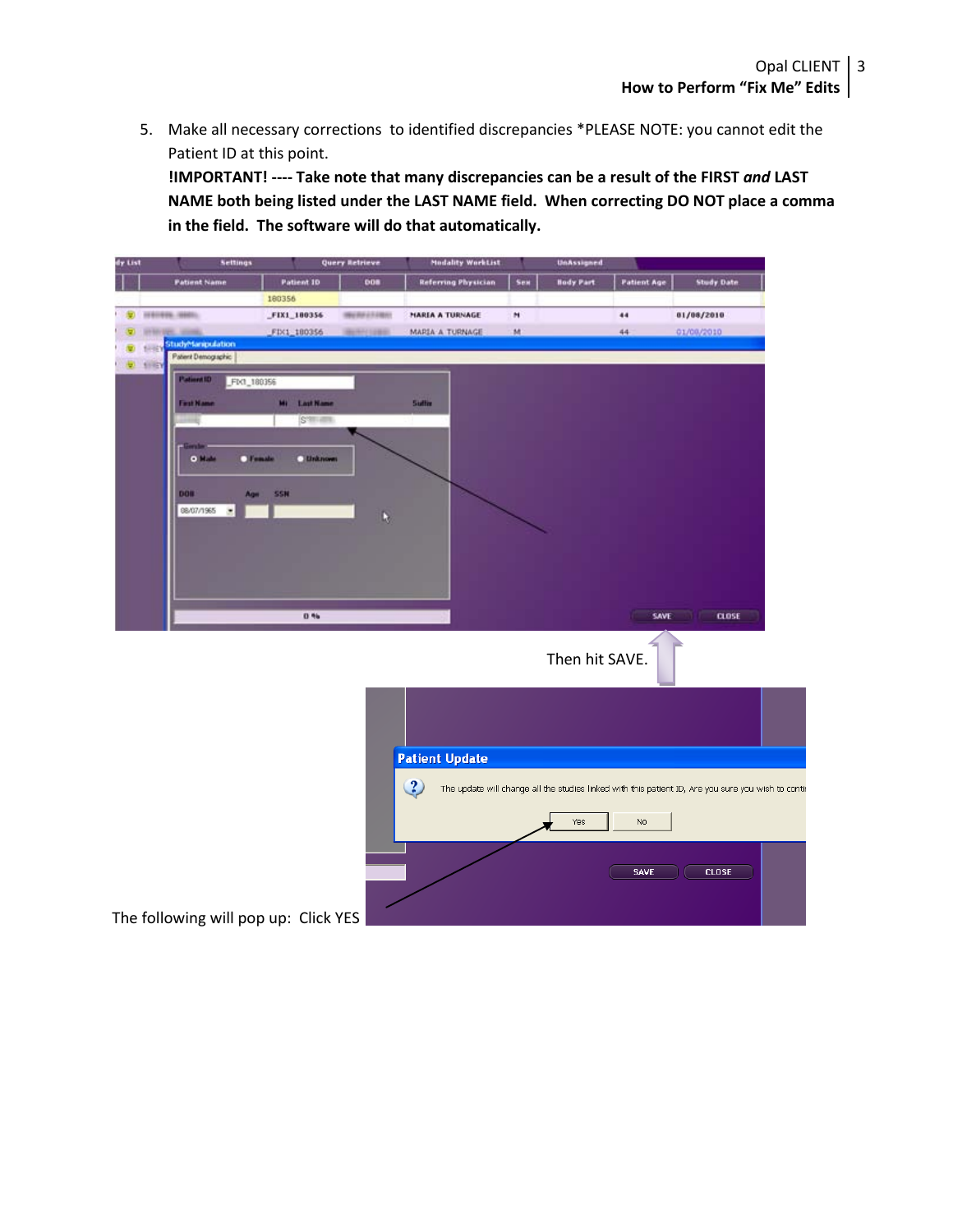

7. Now REMOVE the **\_FIX1\_** from the Patient ID. **!IMPORTANT! – Please note the STUDY DESCRIPTION field!**

| <b>Patient1D</b>  | FG1 180356      |                                                                  |                 | <b>Heading Physician</b><br><select physician="" reading=""></select>                          |            |
|-------------------|-----------------|------------------------------------------------------------------|-----------------|------------------------------------------------------------------------------------------------|------------|
| <b>First Name</b> |                 | Mi Last Name                                                     | Suffix          | $\blacktriangledown$                                                                           |            |
|                   |                 |                                                                  |                 | <b><i><u>Referring Physician</u></i></b><br><b>Dicon Name: MARIA A TURNAGE</b>                 |            |
| -Gooder           |                 |                                                                  | <b>DOIL</b>     | <select physician="" reterring=""><br/><math display="inline">\pmb{\mathsf{v}}</math></select> |            |
| $0$ alulu         | <b>Salar</b>    | <b>O</b> University                                              | 00/07/1965 三    | <b>Prefix First Name</b><br><b>Mi Last Name</b><br>Sullin                                      | ADD        |
|                   |                 |                                                                  |                 |                                                                                                |            |
|                   |                 |                                                                  |                 | <b>Study Description</b>                                                                       |            |
|                   |                 | Shudy UKD 1 2 BAD 113619 2 259 6945 2643174 21294 1262874476 703 |                 | CSPINE<br>$\blacksquare$                                                                       |            |
| Accession II      | <b>Study ID</b> | <b>Study Completion Date/Time</b>                                | <b>Modality</b> |                                                                                                | <b>ADD</b> |
|                   | 1936            | 01/08/2010 09:21 AM                                              | 케               | <b>Institution Hame</b>                                                                        |            |
|                   |                 |                                                                  |                 | TX ORTHO ASSOCILIP MRI<br>$\blacktriangledown$                                                 |            |
|                   |                 | 0.96                                                             |                 |                                                                                                | ADD        |
|                   |                 |                                                                  |                 |                                                                                                |            |
|                   |                 |                                                                  |                 | <b>Body Part</b>                                                                               |            |
|                   |                 |                                                                  |                 | <select body="" part=""><br/><math display="inline">\blacktriangledown</math></select>         |            |
|                   |                 |                                                                  |                 |                                                                                                | <b>ADD</b> |
|                   |                 |                                                                  |                 | <b>Department</b>                                                                              |            |
|                   | SAVE            |                                                                  | <b>CLOSE</b>    | <select department=""><br/>츼</select>                                                          |            |
|                   |                 |                                                                  |                 |                                                                                                | ADD        |
|                   |                 |                                                                  |                 |                                                                                                |            |